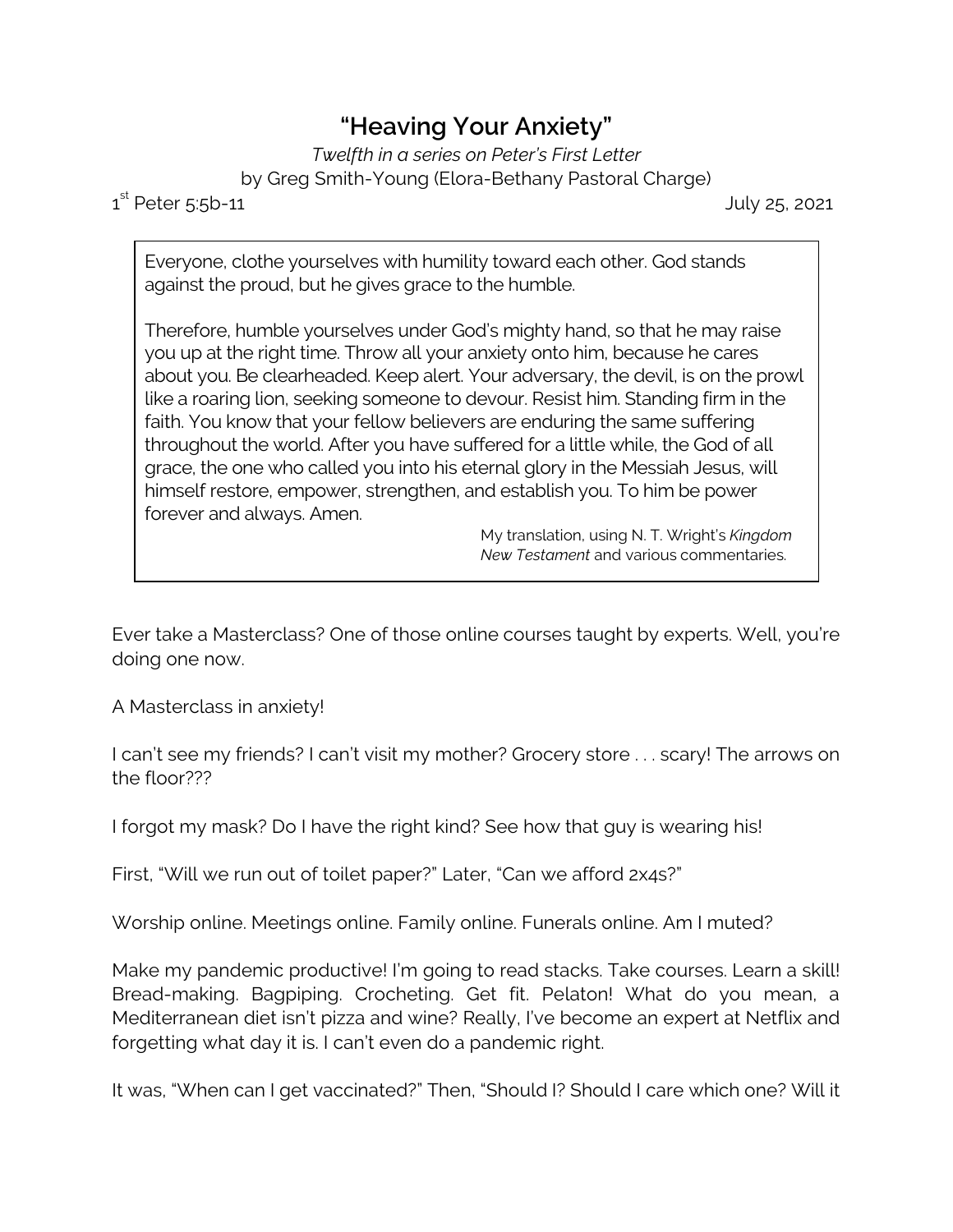make me sick?" Then the online sign-up wouldn't work!

This is serious. Last December, record numbers of Canadians said they had anxiety disorders or depression. That was before wave 2! And 3!<sup>1</sup> Fear of getting sick. Getting sick. Worry for loved ones. Them dying. Other health concerns put on pause. (But no one the told cancer to wait.) Working from home. Your whole family working from home. Online schooling. In-classroom schooling. Your job. Your business. Recession. Now inflation. What news to trust? Which theory to believe?

And now . . . soon . . . maybe . . . returning to normal. Or, returning to new. Whatever that is. "Build back better." What if I get that wrong?

Apparently we've been so anxious, our dogs are too. Our best friends are also going on anxiety meds as never before.<sup>2</sup> Wait until we actually leave them alone!<sup>3</sup>

II *"Throw all your anxiety onto God . . . ."* Whew! I like it.

I wish Peter stopped there.

But then he says: *"Be clearheaded! Keep alert!"* A soldier keeping watch, a sentinel ready to raise the alarm. Non-anxious? By the way, the Greek word for "keep alert" is *gregoreô*. Yes, that's me, always expecting something will go wrong. Anxiety!

Then this: *"Your adversary, the devil, is on the prowl like a roaring lion, seeking someone to devour."*

Camp site. There's a noise. Squirrel? Racoon? Bear!? No, lion!!

Sure . . . expect me to believe that? Next you'll say its some guy with horns, fire, and a pitch fork!

No, I won't. That's silly. But — and I talked about this last week — something is beyond and behind the evils we humans do. Something systemic and personal, vicious and

<sup>1</sup> https://www.ctvnews.ca/health/coronavirus/canadians-reporting-more-anxiety-and-depressio n-than-ever-before-poll-finds-1.5266911

<sup>2</sup> Jason Micheli,"Beast of Burden," Election Season: Reflections from First Peter (Crackers and Grape Juice, 2020), 177.

<sup>&</sup>lt;sup>3</sup> https://www.theatlantic.com/health/archive/2021/05/pandemic-puppies-will-be-alone-first-ti me/619024/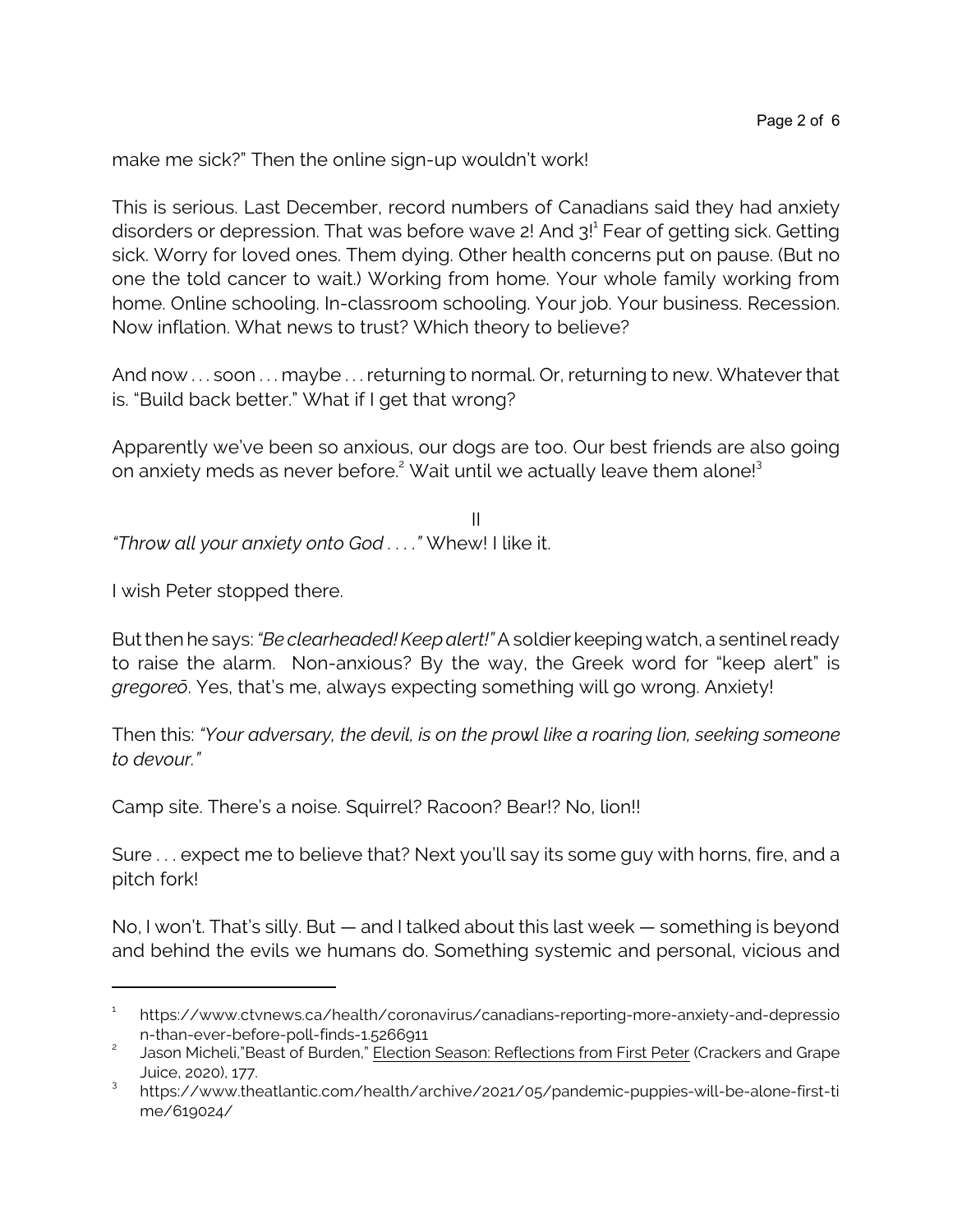wilful, twisting and corrupting, victimizing us and turning us to victimize others. I believe it because Jesus did. And I see it.

This Prowler, ready to devour. Out there. Close by.

Now, "*throw all your anxiety onto God."*

Relax? No. *"Resist. Stand firm in the faith."* We're not in this alone. It comes with the territory of belonging to Jesus.

Notice it doesn't say *"attack," "go after them," "fight lion with lion."* Never forget that as we "seek justice and resist evil," people doing wrong are not what it wrong. The Prowler has got them. So resist them with love. If your resisting does violence, hates, dehumanizes, then the Lion has got you too.

*"Throw all your anxiety onto God. . . "* That doesn't protect from danger. Peter is clear about that.

But what if Greg is not *gregoreô*, falls asleep on watch, and now danger is running him down.

Anxiety!

III

So we have *"Throw all your anxiety onto God. . . ."* But then, a bunch of things that might make us anxious! What do we do with this?

I notice that, just before, Peter talks about being humble.<sup>4</sup>

Humility is set against pride.

It think there can be a good kind of pride. Let's call it "grateful pride." Grateful that God has made you, with all there is that is good about you. Grateful for the abilities and

<sup>4</sup> In the Greco-Roman culture, being humble was most definitely *not* a virtue. Those of bottom-of-theheap social status were humble, and no one wanted to be that. In fact, this word Peter uses comes from the work apron a slave wore. Basically, Peter is saying *"be like that."* That being humble is now considered a good thing, is a sign of the abiding influence Jesus continues to have, even in our secular age. Dennis R. Edwards, 1 Peter, The Story of God Bible Commentary (Grand Rapids MI: Zondervan, 2017), 142, 202.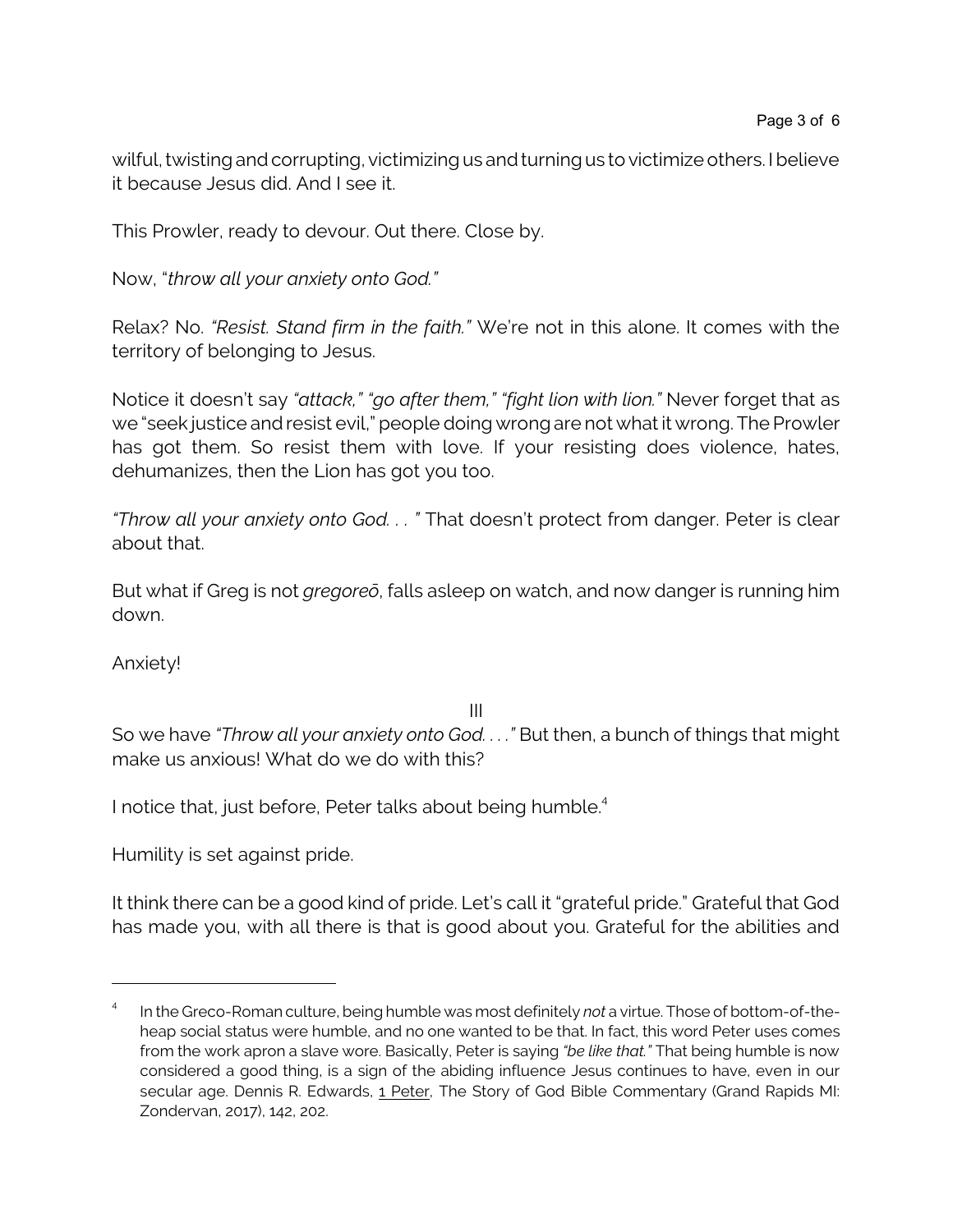accomplishments God has given you, and the opportunities to use them well.<sup>5</sup> Grateful pride.

But there's what I'd call "puffed-up pride." We lift up and celebrate ourselves beyond who we are as God's creatures. Thomas Tarrants summarizes it as

*an attitude of self-sufficiency, self-importance,andself-exaltation in relation to God. Toward others, it is an attitude of contempt and indifference.<sup>6</sup>*

Pride rockets you above others, and you look down on them. We think of pride as a problem of the rich and successful, powerful and famous.

 $IV$ 

I'm anxious because I don't feel powerful. Successful? Barely. Puffed-up? No. Yet Peter talks about not being prideful (humble) together with not being anxious? Can anxiety be prideful?

Yes, it can.

When I tell myself this is all mine to figure out, mine to make happen, mine to carry, mine to ensure it works out well. It's still me, me, me. "You've got this!" they say. It's not all mine to "get." Thinking it is, is prideful. I fall for it all the time. I get so anxious, because I know "I don't got this." It's not a pride that boosts me up. It's a pride that beaks me apart.

C. S. Lewis said that pride *"is the complete anti-God state of mind. . . ."<sup>7</sup>* "Anti-God" sounds assertive, aggressive. Anti-God can also be anxious. It's acting like it's all on me and God is not real, denying what God is like, and refusing to trust what God promises.

*"Throw all your anxiety onto God, because God cares about you."* 

God cares about you.

You forget that. Or you don't dare believe it. Or you don't think it matters.

<sup>5</sup> In this sense, then, in a racist society "Black Pride" can be recovering the God-given dignity and beauty of the skin you're in. "Gay Pride" can be seeing the God-given gift of your sexual orientation, after being taught it's a perversion.

 $^6$  Thomas A. Tarrants, III, "Pride and Humility" Knowing & Doing (Winter 2011). This is a publication of the C. S. Lewis Institute. [https://www.cslewisinstitute.org/webfm\\_send/890](https://www.cslewisinstitute.org/webfm_send/890)

<sup>&</sup>lt;sup>7</sup> C. S. Lewis, Mere Christianity (New York: Simon & Schuster Touchstone edition, 1996), 109.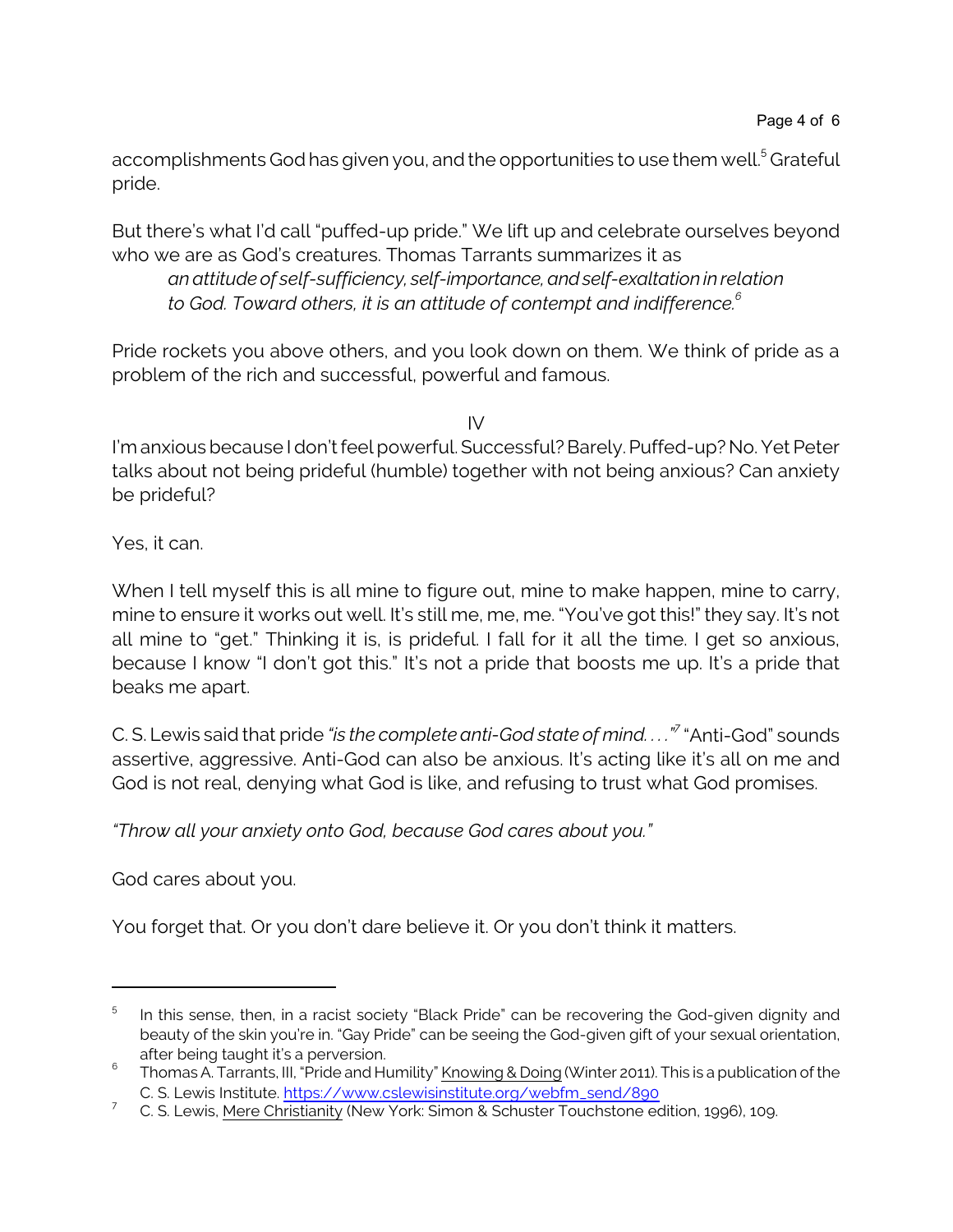Whatever is your anxiousness, put it onto God. Heave it onto God! <sup>8</sup>

That doesn't end it for you. Remember, be clearheaded . . . keep alert . . . resist . . . stand firm in your faith . . . your trust in God. But without the anxious-pride of thinking its all up to you. God is carrying you, because God cares about you.

 $\vee$ 

I'm saying this to myself, as much as to you. But then there is this problem. I want to heave my anxieties onto God, but I'm still anxious. I take medications. I've gone to therapy. That's good. They help.

Still anxious.

My faith, my trust in God is stronger than ever.

Still anxious.

I get anxious about being anxious, worried that I don't even have it in me to heave my anxieties right.

Then I read a sermon by Jason Micheli that set me right. $^{\rm 9}$ 

*Throw all your anxiety onto God. . . .* 

Peter doesn't give that as advice: *"I always find it works if you cast your anxieties onto the Lord."* Nor as a strategy: *"Have you tried casting your anxieties . . . ?"* It's not a solution: *"If you give your anxieties to God, they'll go away."* Or a command: *"A good Christian ought to cast their anxieties onto the Lord."<sup>10</sup>*

If it's any of those, I fail. But it's none of them.

*Throw all your anxiety onto God. . . .* 

It's a promise.

<sup>8</sup> The same Greek word Peter uses, *epiriptô* is used in Luke's account of Palm Sunday, when Jesus' Jesus' disciples put their garments on the colt for him to ride on.

 $^{9}$  Micheli, 179ff.

<sup>10</sup> Ibid, 180f.